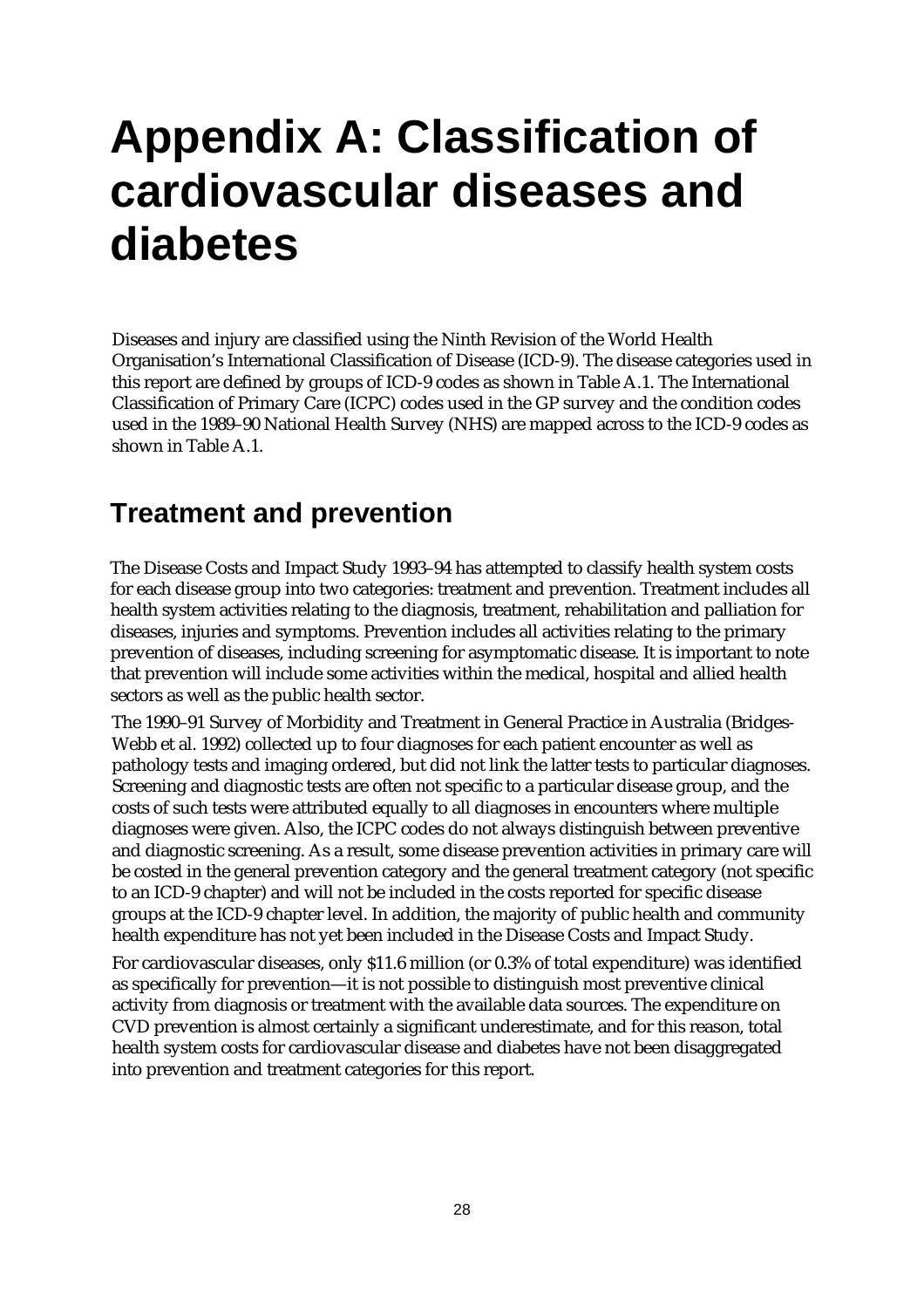| Disease category                                                              | ICD-9 codes                                                                       | <b>ICPC</b> codes                            | <b>NHS</b><br>codes            |
|-------------------------------------------------------------------------------|-----------------------------------------------------------------------------------|----------------------------------------------|--------------------------------|
| <b>Diabetes mellitus</b>                                                      | 250                                                                               | T90                                          | 78                             |
| Non-insulin dependent                                                         | 250.0                                                                             | (a)                                          | $78^{(a)}$                     |
| Insulin dependent                                                             | 250. 1                                                                            | (a)                                          | $78^{(a)}$                     |
| Hypoglycemia and hyperinsulinism                                              | 251                                                                               | T87                                          | 106                            |
| High blood cholesterol                                                        | 272.0                                                                             | T93 (% based on NHS)                         | 108                            |
| <b>Rheumatic heart disease</b>                                                | 390-398                                                                           | K71                                          | $19^{(f)}$ , 82 <sup>(f)</sup> |
| <b>Hypertensive disease</b>                                                   | $401 - 405$                                                                       | K86, K87                                     | 72                             |
| Hypertension                                                                  | 401                                                                               | K86                                          |                                |
| Hypertension with organ involvement                                           | 402-405                                                                           | K87                                          |                                |
| Ischaemic heart disease                                                       | 410-414                                                                           | K74-K76                                      | $82^{(f)}$                     |
| Acute myocardial infarction                                                   | 410                                                                               | K75                                          |                                |
| Other                                                                         | 411-414                                                                           | K74, K76                                     |                                |
| <b>Pulmonary circulatory diseases</b>                                         | 415-417                                                                           | K82, K93, K84 <sup>(b)</sup>                 | $82^{(f)}$                     |
| Other forms of heart disease                                                  | 420-429                                                                           |                                              | $82^{(f)}$                     |
| Cardiomyopathy, myocarditis,<br>endocarditis, pericarditis                    | 425                                                                               | K70 <sup>(b)</sup> , K84 <sup>(b)</sup>      |                                |
| Other diseases pericardium                                                    | 423                                                                               | $K84^{(b)}$                                  |                                |
| Non-rheumatic valvular disease                                                | 424                                                                               | K83, K84 <sup>(b)</sup>                      |                                |
| Cardiac dysrhythmias                                                          | 426-427                                                                           | K78-K80, K84 <sup>(b)</sup>                  |                                |
| Heart failure                                                                 | 428                                                                               | K77                                          |                                |
| Ill-defined heart disease                                                     | 429                                                                               | K70 <sup>(c)</sup> , K84 <sup>(b)</sup>      |                                |
| Cerebrovascular disease                                                       | 430-438                                                                           | K89, K90, K92 <sup>(d)</sup>                 | 119, 219                       |
| Diseases of arteries, arterioles and<br>capillaries                           | 440-448                                                                           |                                              |                                |
| Atherosclerosis                                                               | 440                                                                               | K91                                          | 15                             |
| Aortic aneurysm                                                               | 441                                                                               | $K99^{(e)}$                                  | $19^{(f)}$                     |
| Other peripheral arterial disease                                             | 440, 442-448                                                                      | K92 <sup>(d)</sup> , K99 <sup>(e)</sup>      | $19^{(f)}$                     |
| Diseases of veins, lymphatics and other<br>diseases of the circulatory system | 451-459                                                                           |                                              |                                |
| Phlebitis and thrombophlebitis                                                | 451                                                                               | K94                                          | $17^{(f)}$                     |
| Varicose veins of leg                                                         | 454                                                                               | K95                                          | $17^{(f)}$                     |
| Hemorrhoids                                                                   | 455                                                                               | K96                                          | 18                             |
| Other diseases of circulatory system                                          | 452,453,456-459                                                                   | K70 <sup>(c)</sup> , K88, K99 <sup>(e)</sup> | $17^{(f)}$ , $19^{(f)}$        |
| <b>Unspecified treatment and aftercare</b>                                    | V12.5, V15.1, V42.1, V42.2,<br>V43.2, V43.3, V43.4, V45.0,<br>V45.8, V53.3, V71.7 | K28-K29                                      |                                |
| <b>Prevention and screening</b>                                               | V17.1, V17.3, V17.4, V81.0,<br>V81.1, V81.2                                       | K24-K27                                      |                                |

#### **Table A.1: Classification of cardiovascular diseases and diabetes, 1993–94**

(a) Distributed according to type 1 and 2 distribution of diabetics who visited a doctor in last 2 weeks in the ABS National Health Survey (refer to text for more information). Types 1 and 2 are specified by the fifth digit of ICD-9 code 250.

(b) Distributed according to hospital separations for ICD 417 (pulmonary), 425 (cardiomyopathy), 423 (other diseases of the pericardium), 424 (valvular), 426–427 (dysrhythmias), 429 (ill-defined).

(c) Distributed according to hospital separations for ICD 420–422 (cardiomyopathy etc), 429.89 (ill-defined heart disease), 459.9 (other diseases of the circulatory system).

(d) Distributed according to hospital separations for ICD 433+437 (cerebrovascular), 443+444 (other peripheral artery).

(e) Distributed according to hospital separations for ICD 442+446, 447, 448 (other peripheral artery), 456+457+459 (other diseases of the circulatory system).

(f) Distributed in proportion to hospital separations.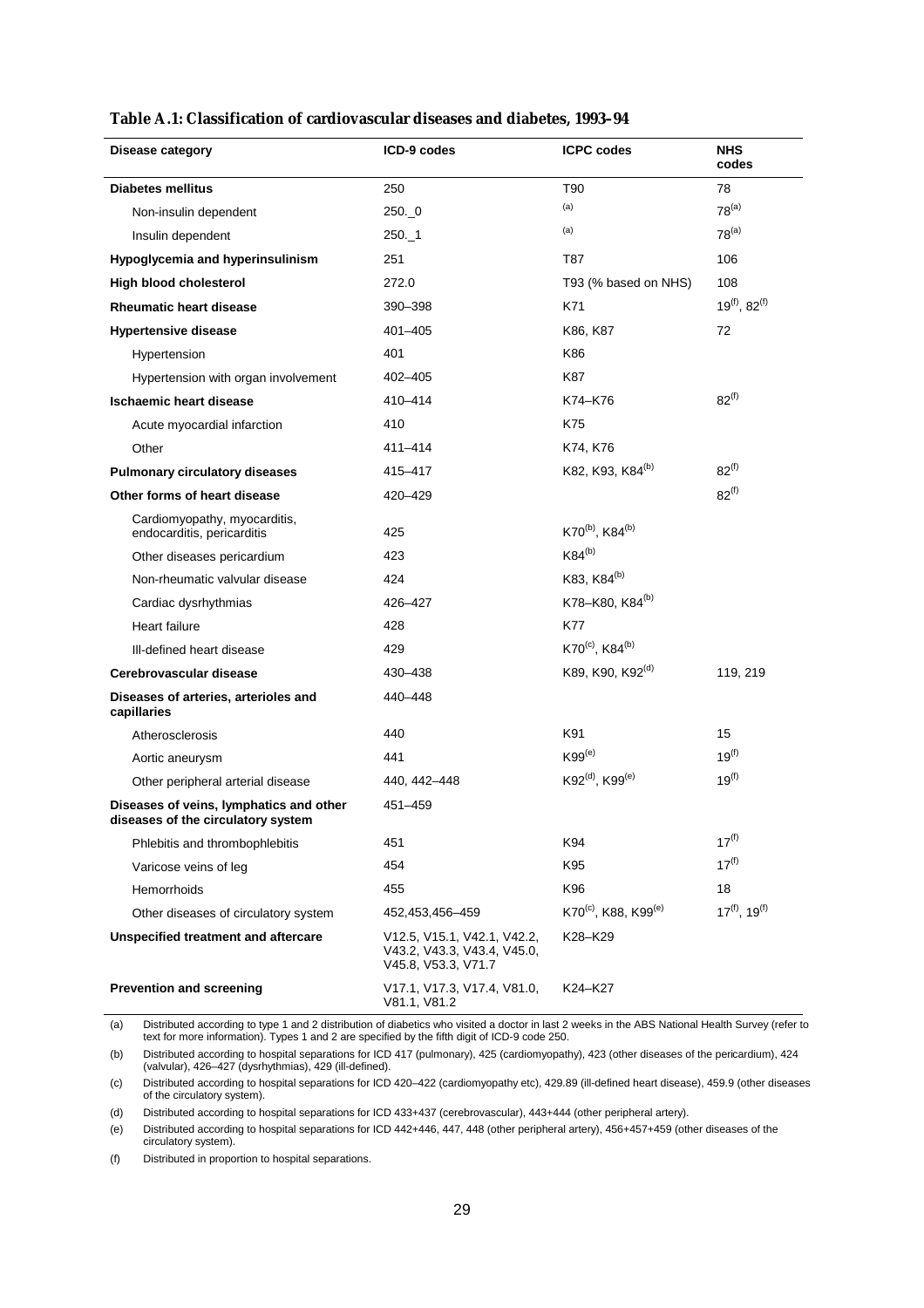## **Attribution of medical costs to high blood cholesterol**

The ICPC does not have a specific code for high blood cholesterol. Code T93 covers all lipid metabolism disorders. Data from the 1989–90 National Health Survey on numbers of doctor visits for 'high cholesterol' and 'other endocrine, metabolic, nutritional and immunity disorders' were used to estimate the proportion of visits coded to T93 which were attributable to high cholesterol. These proportions are shown in Table A.2. Medicare claims data for 1993–94 were used to estimate the pathology costs associated with high cholesterol separately (\$18.1 million—see Appendix B and Table B.1). Costs associated with GP services (\$15.3 million) and with other specialist medical services (\$9.0 million) were estimated using the fractions shown in Table A.2 and are given in full in Table C.26.

| Age group | <b>Males</b> | <b>Females</b> |
|-----------|--------------|----------------|
| $0 - 4$   | 0.00         | 0.00           |
| $5 - 14$  | 0.00         | 0.00           |
| $15 - 24$ | 0.08         | 0.08           |
| $25 - 34$ | 0.20         | 0.40           |
| $35 - 44$ | 0.40         | 0.50           |
| $45 - 54$ | 0.86         | 0.86           |
| $55 - 64$ | 0.86         | 0.86           |
| $65 - 74$ | 0.44         | 0.44           |
| $75+$     | 0.44         | 0.44           |

**Table A.2: Proportion of GP visits for lipid metabolism disorders (T93) attributed to high blood cholesterol**

# **Diabetes Types 1 and 2**

Diabetes mellitus is recorded as code T90 in the GP survey. Type 1 (insulin dependent) and Type 2 (non-insulin dependent) diabetes were not identified separately. The 1989–90 methodology used the proportion of Type 1 diabetes in hospital inpatients to estimate the proportion of GP visits attributable to Type 1. This fraction was around 50%.

The 1995 National Health Survey obtained self-report data on diabetes Type 1 and Type 2 as a long-term conditions and as a reason for doctor visits in the last two weeks. Overall, 11% of people who reported that they had diabetes were classified as Type 1. Among those people who visited the doctor in the last two weeks, a considerably higher proportion were classified as Type 1. As the total numbers of people involved was quite small (87 respondents), a single proportion for both sexes was estimated for each age group as shown in Table A.3.